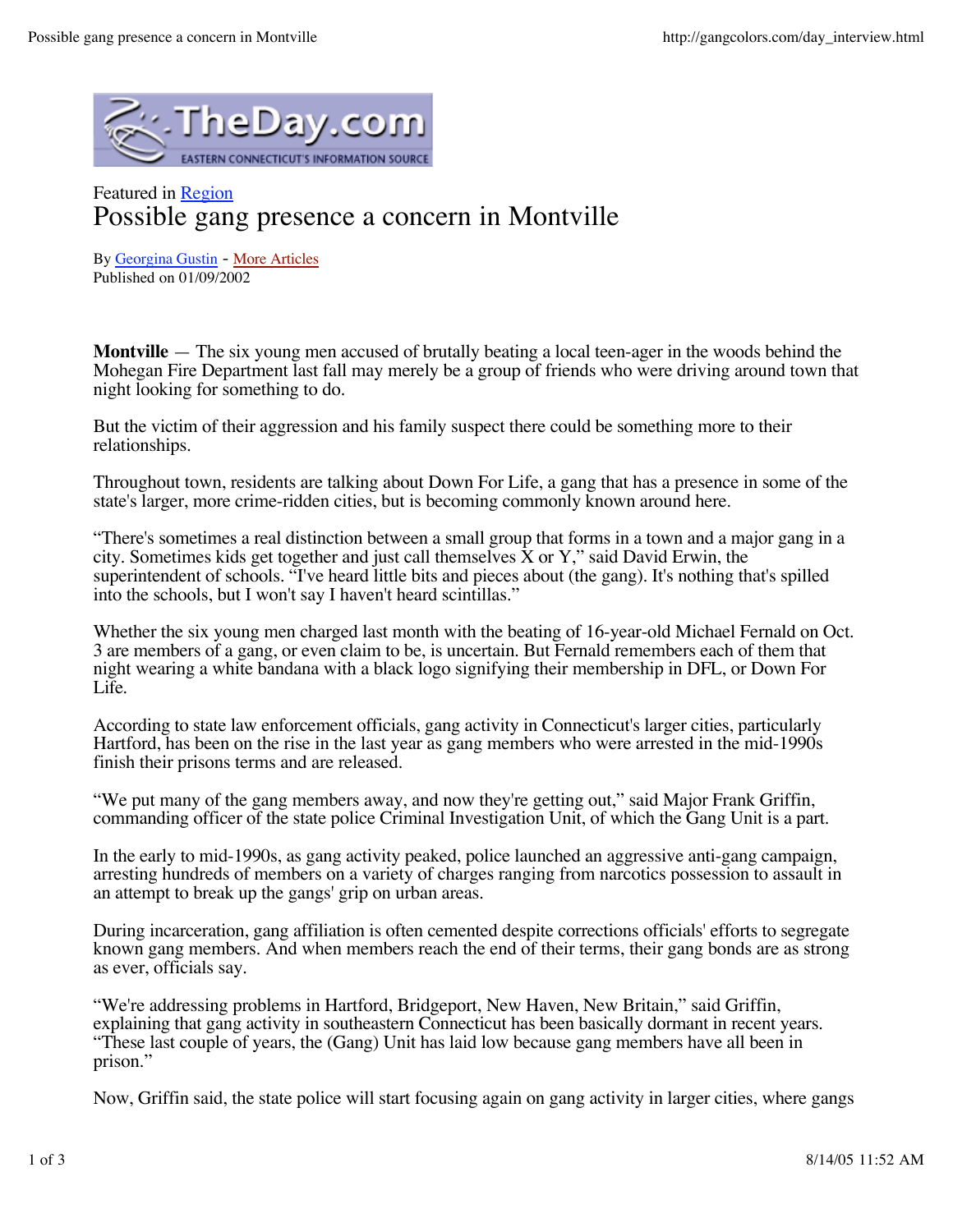are most active. It is in the cities, experts say, where gang activity starts.

Griffin said he had no knowledge of gang presence in Montville.

"There's a lot of spillover," said Bridgeport school counselor and gang expert Lisa Taylor-Austin, explaining that New York gangs come to Connecticut cities to recruit members, who in turn spread out into suburban areas to recruit more members.

Taylor-Austin, who said she is aware of Down For Life activity in Bridgeport, also said that sometimes families will relocate from urban to suburban areas hoping for a higher quality of life, and their children will often "bring their gang" with them. "Gang-involved" children or teens in military families are often major catalysts for gang activity, Taylor-Austin said, because they move often and rarely establish deep roots in a community.

Also common, she said, are "hybrid gangs," groups of kids who merely emulate what they see in rap videos and urban-culture movies.

"In smaller towns," Griffin, said, "three, four, five guys might call themselves a gang, but they're not a big deal. They're not the Latin Kings. ... There are a lot of wannabes out there."

On the night of the beating, Fernald had been riding his bicycle near the Mohegan fire station on Route 32 when the group of six approached him in two cars. Seeing the cars coming, Fernald hid in the woods, but the young men found him.

According to arrest warrants, they demanded money from Fernald, and when he told them he didn't have any, they began hitting, kicking and stomping on him. One of the young men then threw Fernald's bike on top of him, and the group left.

According to one group member, they then walked back to their cars, where they laughed about the attack and gave each other "props," or hugs, the warrant states.

Fernald was able to walk home through the woods after the attack, but was severely injured. He spent four days in The William W. Backus Hospital and is still in therapy, working to completely regain his memory.

Jared J. Pennell, 18; David J. Donatello, 17; Robert Villano, 20; Christopher R. Belardo, 19, and Brian W. Gamble, all of Montville; and David J. Kovalik, 18, of Norwich, were each charged with first-degree assault, first-degree robbery and second-degree larceny. Robert Dempsey, 19, of Montville, who had been riding his bicycle with Fernald that night, was charged with hindering prosecution and making false statements.

Dempsey, police said, is Donatello's ex-stepbrother and misled police during interviews, possibly to protect Donatello.

"It was kind of a shock to us," said Ann Fernald, Michael Fernald's mother. "We had no idea there were gangs in this town until Michael told us."

"I would think Norwich might have gangs, or New London, but not Montville," she added. "We've always felt safe here."

"That's how a lot of parents feel," Fernald continued, referring to the shock and concern many parents have about the potential of a gang presence in town. "We can't let our guard down now, even here.

"That's the sad part."